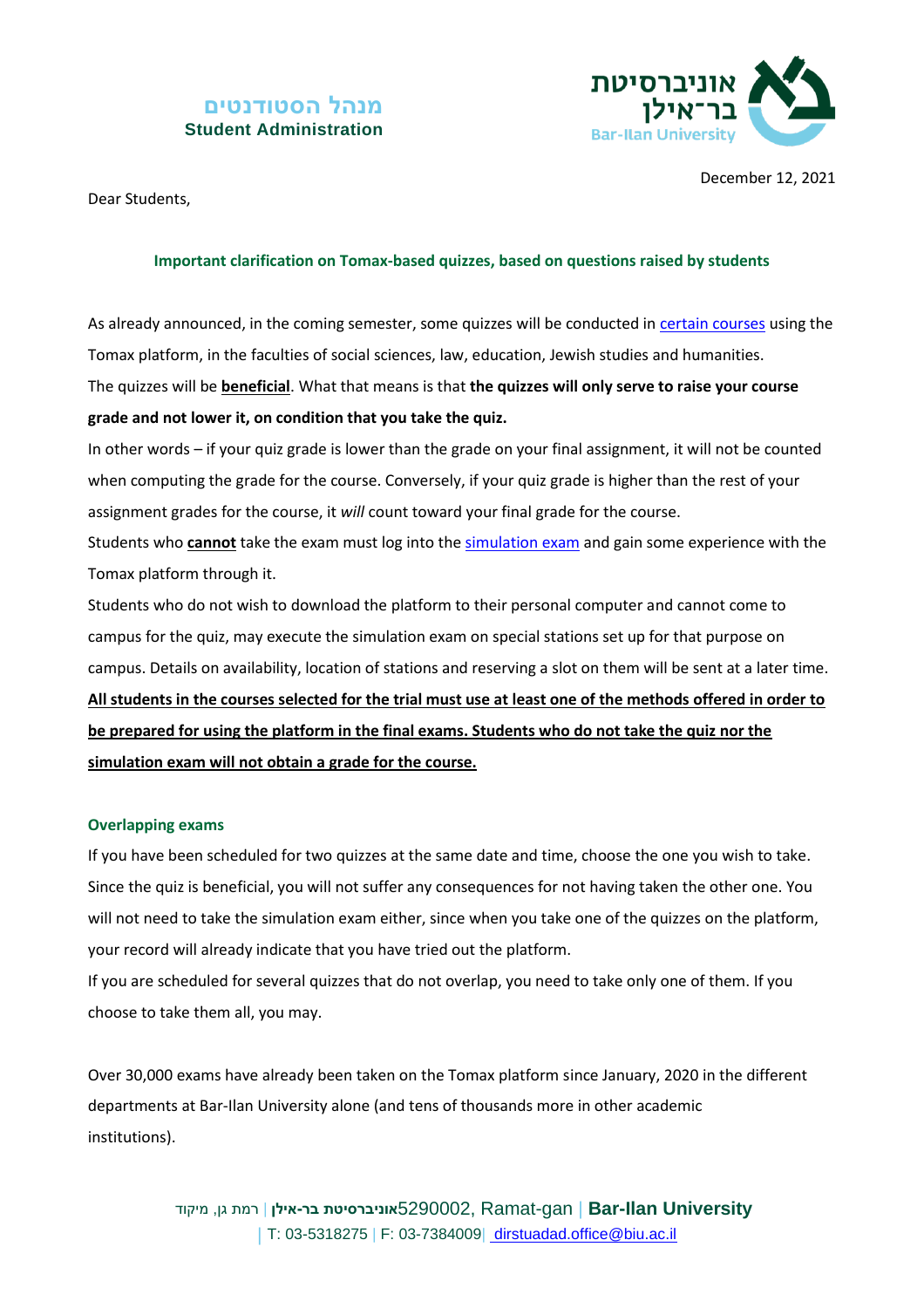## **מנהל הסטודנטים Student Administration**



**The software is completely secure!** To this day not a single case has arisen of any harm to the computer of a Bar-Ilan student as a result of the platform. The platform has been fully tested and verified by Bar-Ilan's information security officer, after setting number of conditions that Bar-Ilan accepted and fully implemented.

**So why online exams?**

**What are the advantages?** 

**It's all taking place at home** – You won't need to come to campus to take your exams; you can take them in the comfort and security of your own home.

**What you put in is what comes out** – You can take your exams and get grades that are fair return on your hard work.

**Exams in a quiet environment** – You may take your exams in a quiet environment, without other examinees or proctors breaking your concentration.

**Internet crashed? No problem** – An internet disconnect will not affect you; you can continue with your exam even if the internet crashed or you have a power failure. You'll be able to submit the exam when the internet comes back up.

**Illegible handwriting? No problem** – Students with illegible handwriting will not lose points due to inability of the instructors to read their writing.

**Privacy above all** – The The Tomax platform does not violate privacy. The Tomax platform does not invade the examinee's computer, does not take control over it and does not access any personal files on the personal computer of the examinee. The platform only locks the computer at the time of the exam; immediately upon completion of the exam, all functions become available once again. It also allows continuous filming of the examinee during the exam, with an AI (artificial intelligence) component that identifies suspicious movements and noises, in order to preserve exam integrity. The evaluation process of the platform was accompanied by Bar-Ilan's privacy protection supervisor. This supervisory authority is an external enterprise and Bar-Ilan is obligated to operate in accordance with its guidelines.

**We're here for you** – In preparation of the launch of the new system, a support and training mechanism has been put into place to prepare you for using the new platform. You have already received instructions and videos, and you will see how easy and intuitive the new platform is. All materials are available and kept up to date on the [Exam Office website.](https://stuad.biu.ac.il/mador/behinot)